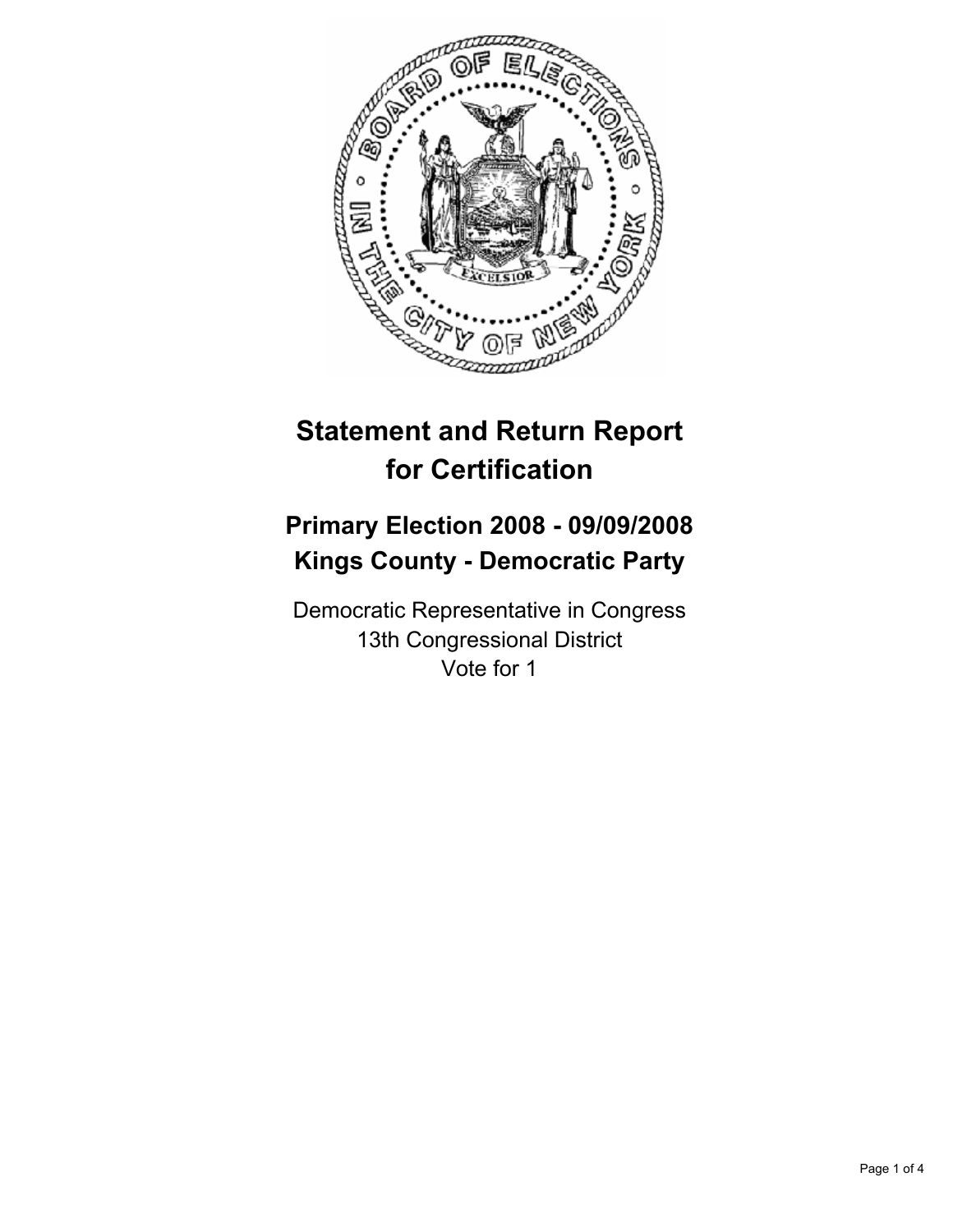

### **Assembly District 45**

| <b>EMERGENCY</b>          |    |
|---------------------------|----|
| ABSENTEE/MILITARY         |    |
| FEDERAL                   |    |
| AFFIDAVIT                 |    |
| <b>STEPHEN A HARRISON</b> |    |
| <b>MICHAEL E MCMAHON</b>  | 47 |
| CARMINE MARANO (WRITE-IN) |    |
| MARVIN MALATER (WRITE-IN) |    |
| <b>Total Votes</b>        | 57 |

### **Assembly District 46**

| DOMENIC RECCHIO (WRITE-IN) |     |
|----------------------------|-----|
| DOMENIC RECCHIA (WRITE-IN) |     |
| D. M. RECCHIA (WRITE-IN)   |     |
| CARMINE MARANO (WRITE-IN)  | 9   |
| MICHAEL E MCMAHON          | 426 |
| STEPHEN A HARRISON         | 428 |
| <b>AFFIDAVIT</b>           | 62  |
| <b>FEDERAL</b>             | 10  |
| ABSENTEE/MILITARY          | 37  |
| <b>EMERGENCY</b>           | 3   |

#### **Assembly District 47**

| <b>EMERGENCY</b>           |     |
|----------------------------|-----|
| ABSENTEE/MILITARY          | 62  |
| <b>FEDERAL</b>             | 4   |
| <b>AFFIDAVIT</b>           | 78  |
| STEPHEN A HARRISON         | 222 |
| MICHAEL E MCMAHON          | 454 |
| CARMINE MARANO (WRITE-IN)  | 8   |
| DOMENIC RECCHIA (WRITE-IN) |     |
| MONTEL WILLIAMS (WRITE-IN) |     |
| <b>Total Votes</b>         | 686 |

### **Assembly District 48**

| <b>EMERGENCY</b>          | 8   |
|---------------------------|-----|
| ABSENTEE/MILITARY         | 9   |
| <b>FEDERAL</b>            | 6   |
| <b>AFFIDAVIT</b>          | 15  |
| <b>STEPHEN A HARRISON</b> | 138 |
| MICHAEL E MCMAHON         | 123 |
| CARMINE MARANO (WRITE-IN) |     |
| <b>Total Votes</b>        | 263 |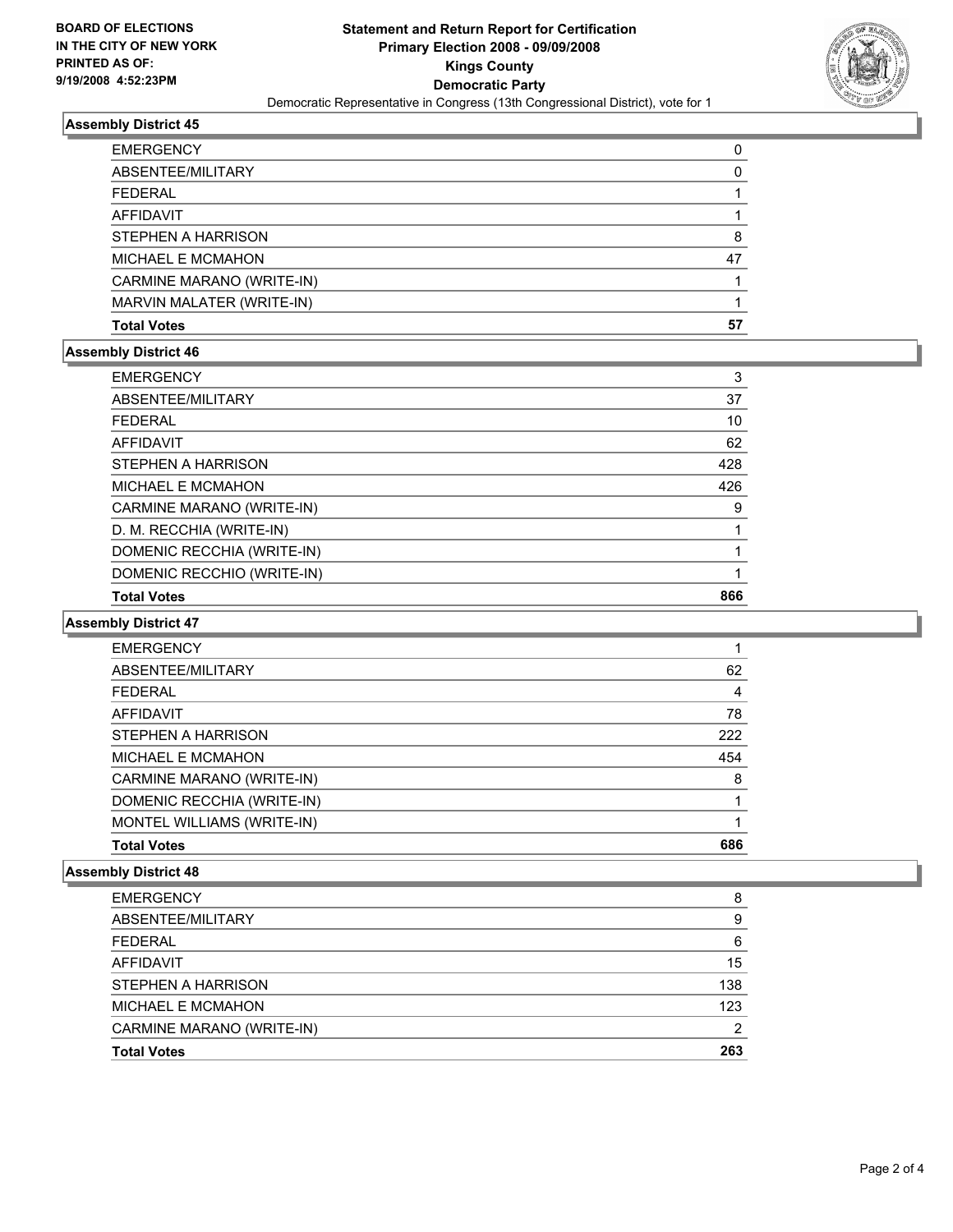

# **Assembly District 49**

| <b>EMERGENCY</b><br>9             |
|-----------------------------------|
| ABSENTEE/MILITARY<br>39           |
| <b>FEDERAL</b><br>5               |
| <b>AFFIDAVIT</b><br>52            |
| 192<br>STEPHEN A HARRISON         |
| 433<br><b>MICHAEL E MCMAHON</b>   |
| CARMINE MARANO (WRITE-IN)<br>5    |
| LUCRETIA REGINA POTTER (WRITE-IN) |
| THOMAS ALBINO (WRITE-IN)          |
| 634<br><b>Total Votes</b>         |

#### **Assembly District 51**

| <b>Total Votes</b>        | 14 |
|---------------------------|----|
| <b>MICHAEL E MCMAHON</b>  |    |
| <b>STEPHEN A HARRISON</b> |    |
| AFFIDAVIT                 |    |
| FEDERAL                   |    |
| ABSENTEE/MILITARY         |    |
| <b>EMERGENCY</b>          |    |

## **Assembly District 60**

| <b>EMERGENCY</b>          | 8     |
|---------------------------|-------|
| ABSENTEE/MILITARY         | 35    |
| <b>FEDERAL</b>            | 16    |
| AFFIDAVIT                 | 63    |
| <b>STEPHEN A HARRISON</b> | 702   |
| MICHAEL E MCMAHON         | 510   |
| CARMINE MARANO (WRITE-IN) | 3     |
| <b>Total Votes</b>        | 1,215 |